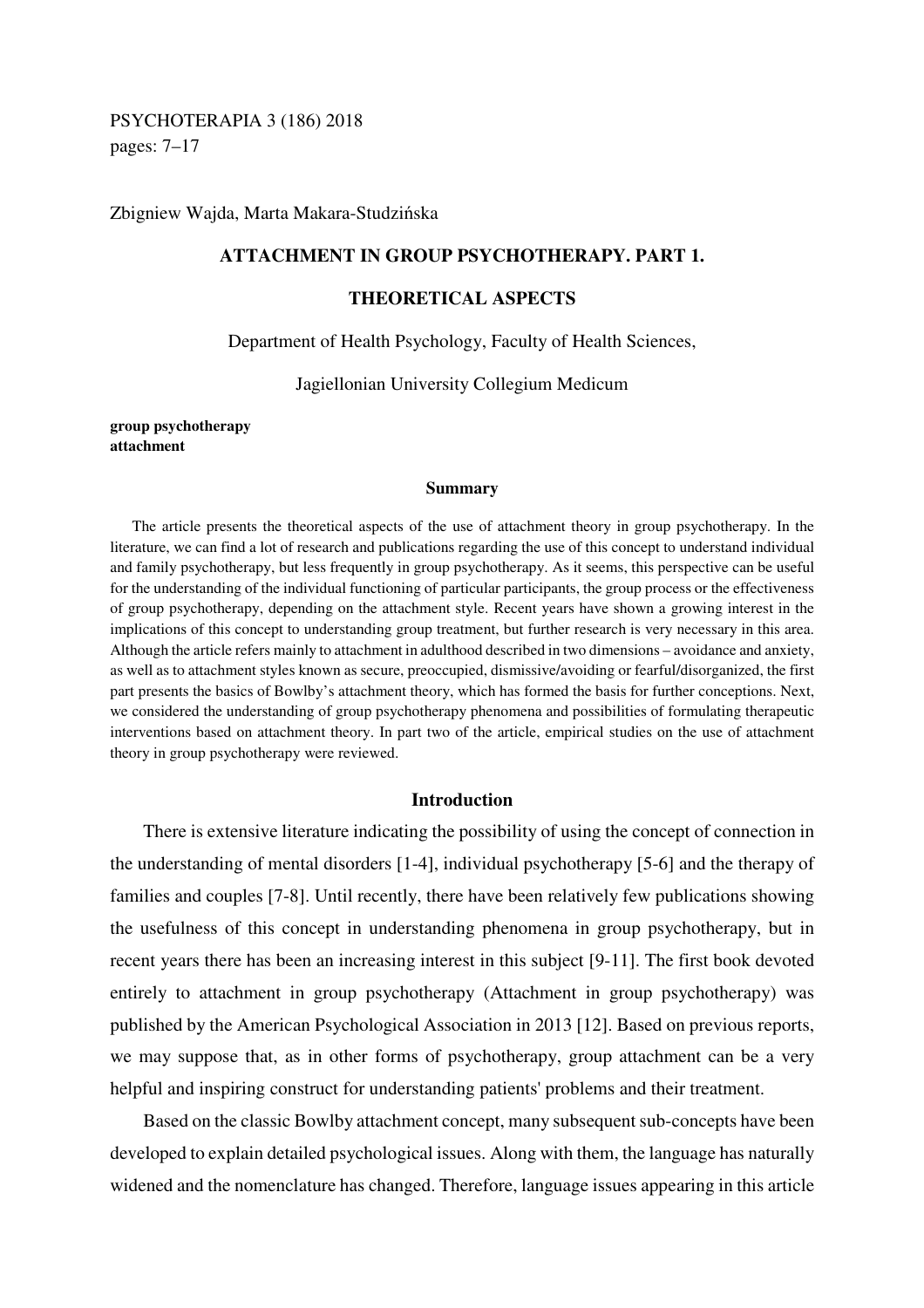and in its second part containing a review of empirical research should be clarified. The article most often refers to attachment in adulthood, mainly to the dimensions of avoidance and anxiety, less frequently to styles (categories) of attachment known as secure, preoccupied, dismissive/avoiding or fearful/disorganized. The dimensions of avoidance and anxiety usually appear in the world literature as well-characterizing and empirically confirmed constructs [13].

#### **Basics of the attachment concept**

The key assumption of the concept of attachment, according to its author – John Bowlby [14-16], is the view that men have a biologically rooted tendency to create close emotional bonds with a key guardian (usually their mother). This tendency is universal for all people, and the function of this attachment is the protection of life from external threats. During the early interactions of a child with its caretaker, the child creates specific mental patterns, called internal working models, which are of key importance in its further personal development and in the child's relations with other people. Internal working models are dynamic mental representations in which an individual stores knowledge about him or herself, the caregiver, and the mutual relations between their caregiver and him or herself. It determines a specific development trajectory, on the basis of which the individual will perceive others in a certain way and create relations with them. Empirical research initiated by Bowlby's associate - Mary Ainsworth and her co-workers [17] and continued by many researchers in various areas of human functioning [cf. 3, 13] allows to formulate some more important theses: 1) attachment is two-dimensional and can be described on two orthogonal dimensions: a) anxiety - as constant worrying about whether the figure of attachment will be available and sufficiently sensitive to one's needs and b) avoidance - means maintaining distance in interpersonal relations, which results from the fear of dependence and rejection; 2) early studies of the bond in children distinguished 4 attachment patterns: safe, anxious-avoiding, anxious-ambivalent and disorganized [17-18]; 3) later studies on adults, which based on the two above-mentioned dimensions of anxiety and avoidance, allowed to distinguish 4 styles of attachment in adulthood: secure, preoccupied, avoidant and fearful, in other words, disorganized [19]; 4) attachment throughout life is moderately stable, and the original pattern of ties in some people changes through entering into another important interpersonal relationship and through significant life events, including psychotherapy [20]; 5) close romantic relationships of adults have many characteristics similar to the interaction of a child with their caretaker, e.g. looking for closeness, safety, experiencing strong emotions, asking for help and support in crisis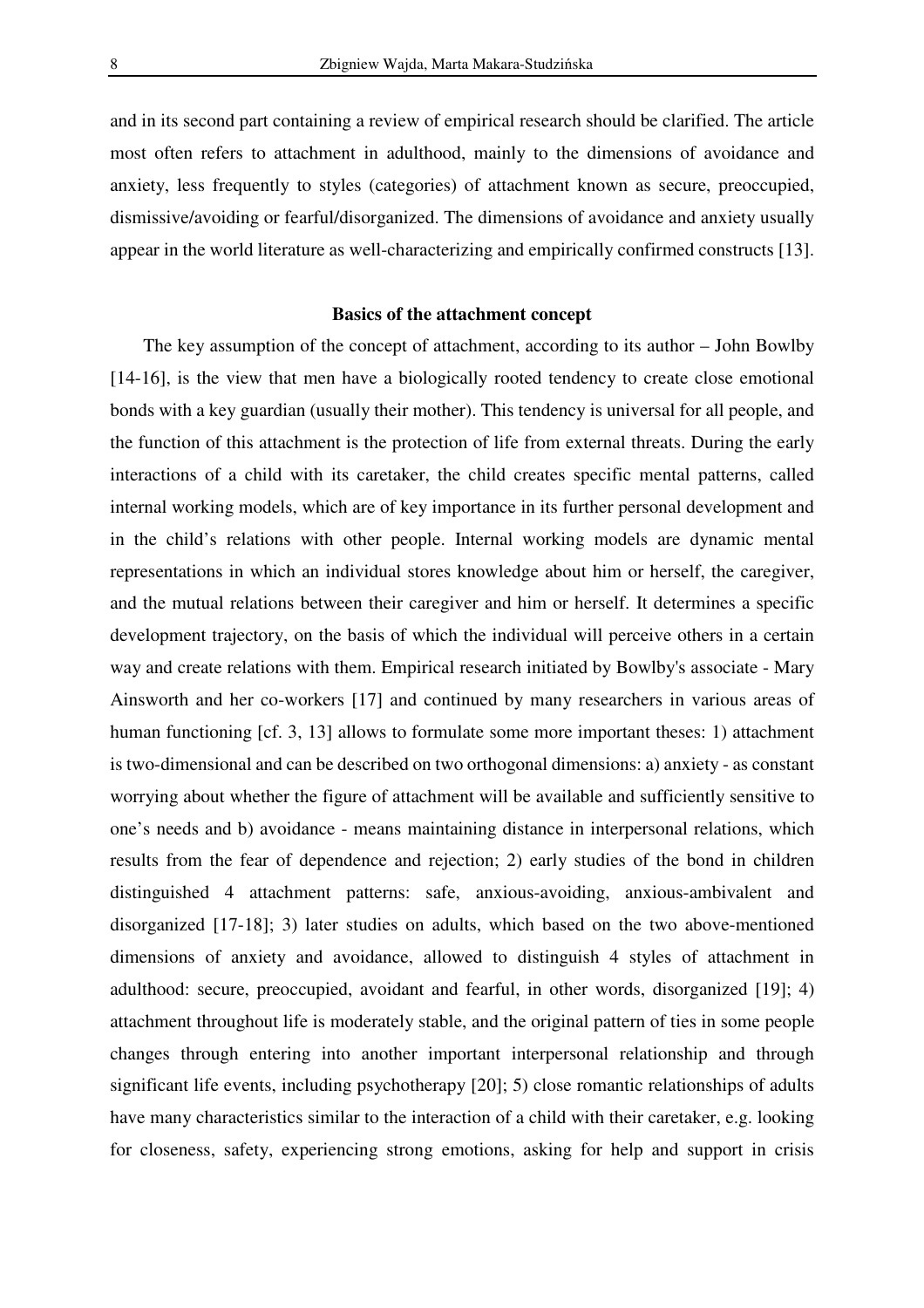situations, hence nowadays, by studying the behavior in such relationships, attempts are made to determine the original or current style of bond formation [19].

### **Attachment and group psychotherapy**

Referring to the concept of attachment, it can be stated that in a relationship with a psychotherapist or in the case of group psychotherapy, a specific bond pattern with other participants of the group is activated in the patient, which has been shaped during early interactions with significant people. Many clinicians and theoreticians, therefore, agree that such a situation may be intentionally used for therapeutic purposes [5]. Mikulincer and Shaver [13] have formulated the thesis that the emotional bonds of an individual with a group can be understood through the prism of the concept of attachment, as a reflection of the early relationship with the caretaker. They argue that in the group, the patient may attempt to compensate for the deficits resulting from early relationships, e.g. he may derive a sense of security from it and treat it as a safe base (basis) for further development. The authors conclude that the attachment pattern is a predictor of the effectiveness of psychotherapy, and the relationship between this pattern and efficiency can be modulated by other factors, including the group process. Marmarosh [21], on the other hand, considers (although this hypothesis has not been often studied so far) that dyadic and group attachment can underlie many group phenomena, such as group climate, group cohesion or the participants' attitude to the group.

Referring to the notion of internal working models, in which the view of ourselves and others in the relational dimension is coded, we can put various hypotheses about the functioning of people with safe and insecure connection styles. We can assume that people with a high level of anxiety in attachment relations will perceive themselves in the therapeutic group as being worse than others, and thus fearing rejection, they will be earnestly seeking for the favors of other participants. When the so-called secondary attachment strategy is activated, it leads to hyperactivation of the attachment system, in which people will urgently look for someone's attention. This can be manifested, for example, in a high focus on the needs of others to insinuate into their favors. Ultimately, however, such people will feel frustrated due to, in their opinion, the lack of a sufficiently sensitive or caring response from other people. This will look different in the case of therapy participants presenting a high level of avoidance, whose internal working models require that they see themselves as more valuable, and others as threatening. Such persons are, in principle, suspicious and unwilling to enter into dependence - therefore, they will maintain the distance in group relations as long as possible. After activating the secondary attachment strategy, they will deactivate the attachment system, so they will negate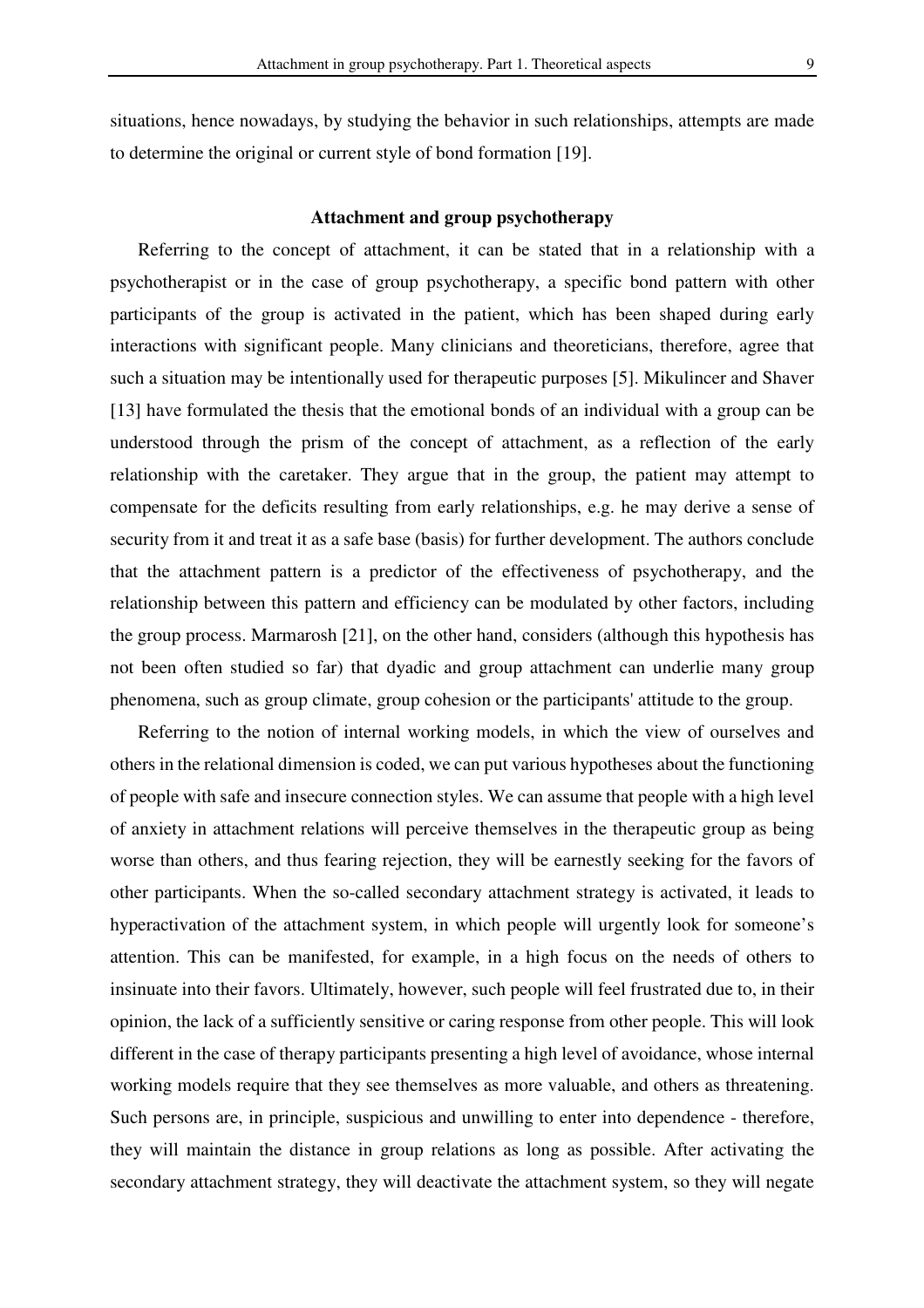their own needs and the needs of others, and also underestimate the role of the environment in their own lives.

Among patients who apply to psychotherapy, we can also meet those who will present a high level of both anxiety and avoidance in relation to attachment. The style of bond presented by such people is often described as disorganized due to the alternating hyperactivation and deactivation of the attachment system [13]. These are people who most often have experienced unpredictable, chaotic, traumatic or violent relationships with their primary caretakers. In group psychotherapy, such people may cause frustration in the group and cause considerable difficulties in the treatment process, due to alternate cycles of searching for closeness, followed by rejecting or avoiding other participants [5, 12].

From a theoretical point of view, it can be presumed that many therapeutic factors in group psychotherapy probably relate to different aspects of attachment. For example, group cohesion – a factor considered by some authors as the equivalent of a therapeutic alliance in individual psychotherapy – is defined as the bond and mutual attractiveness of individual group members [22]. This creates obvious associations with the conception of internal working models in Bowlby's concept and can be understood through their prism. It is also known that group cohesion is a predictor of the effectiveness of group therapy [23]. Coherence can probably change the internal model of oneself and others (e.g. internal working models), and thus affect the attachment style [12].

Marmarosh and Tasca [24] combine group psychotherapy and the concept of attachment by referring to other group psychotherapy factors mentioned by Yalom and Leszcz [23], claiming that:

- a social microcosm created by a group in which the patient will act ways of establishing relationships with others, creates the possibility of observing and then intervening (e.g. interpreting) referring directly to internal working models,
- recapitulation of the original family group and corrective emotional experience contributes to the internalization of the positive attachment relationships experienced in the group and thus to building a secure attachment style,
- social learning taking place through observation of others and getting feedback gives the opportunity to develop reflexivity and the ability to mentalizing, that is, those aspects that may be poorly developed in people with insecure style ties.

The group also allows learning new strategies for affective regulation, in particular through the ability to verbalize emotions and to support cognitive processes related to understanding emotions. This is particularly important in people with an anxious bonding style who are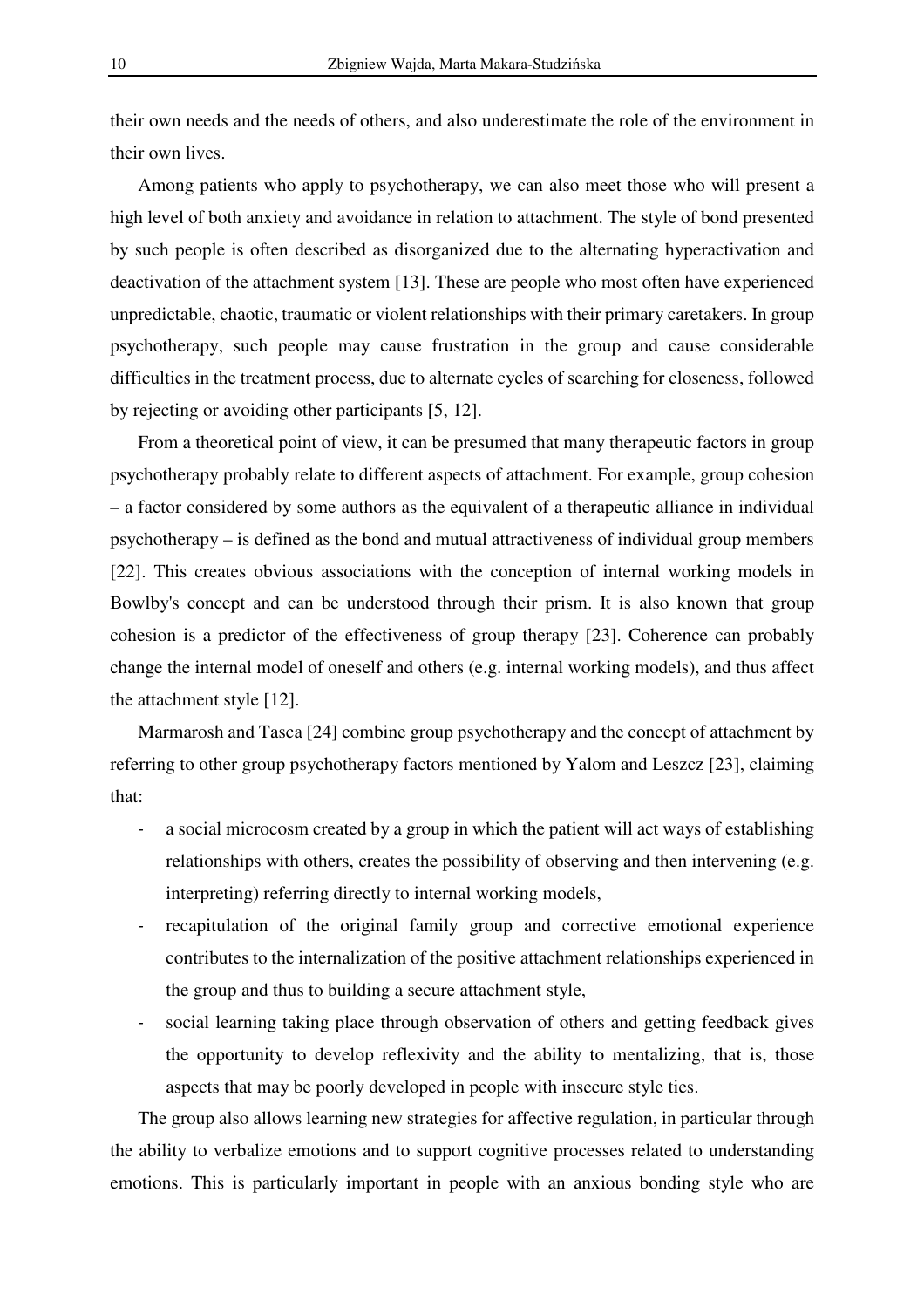hyperactivated by the attachment system and who have difficulty verbalizing their own inner states.

Markin and Marmarosh [25] referring to the five-directional development model of the group, including the phases of forming, storming, norming, performing and adjourning, suggest that people with different characteristics of attachment will present different types of transfer and functioning in the group in these phases. And so, people with tendencies to avoid attachment relationships will feel worse in the group in the orientation phase, and even worse in the cohesion phase. These are the stages in which unity and closeness in the group are built and, therefore, such persons will have more negative transference and will make efforts not to become dependent on the group. On the other hand, people with tendencies to experience anxiety in attachment relations will probably get worse in the conflict and resolution phases. Due to the constant search for closeness and the fear that they could lose their object of attachment, they will cling to other participants, fear the group's disintegration, become dependent and subordinate to others. In the remaining phases, they will be experiencing more positive transfers, idealizing the group and its participants.

#### **Attachment to the group as a whole**

Smith et al. [26] suggest that attachment may not only be directed to individual members of the group but also in relation to the group as a whole. Internal working models may include an image of oneself as a valuable or unworthy member of the group that will either strive for the group or isolate him or herself from the group. On the other hand, the group may be perceived as warm, supporting and cooperating, or as rejecting. These models, like the dyadic attachment, are shaped by experience in the original family group and early peer groups and can be further modified by subsequent groups at later stages of life. The way of seeing oneself and the group will have a significant impact on understanding oneself and their behavior in group contexts.

In view of the above, the authors [26] proposed that attachment to the group can be described in two dimensions, similar to dyadic attachment. Persons presenting a high level of anxiety in relation to the group will feel like their low-valued members, and at the same time they will be absorbed in the fear of rejection by the group, and consequently, they will be subordinate to that group. A different situation is observed with people presenting a high level of avoidance: closeness with the group will be perceived by them as unnecessary and even threatening, they will avoid deepening their relationship with the group and entering into being dependent on it. Likewise, people who present low levels in both dimensions can be described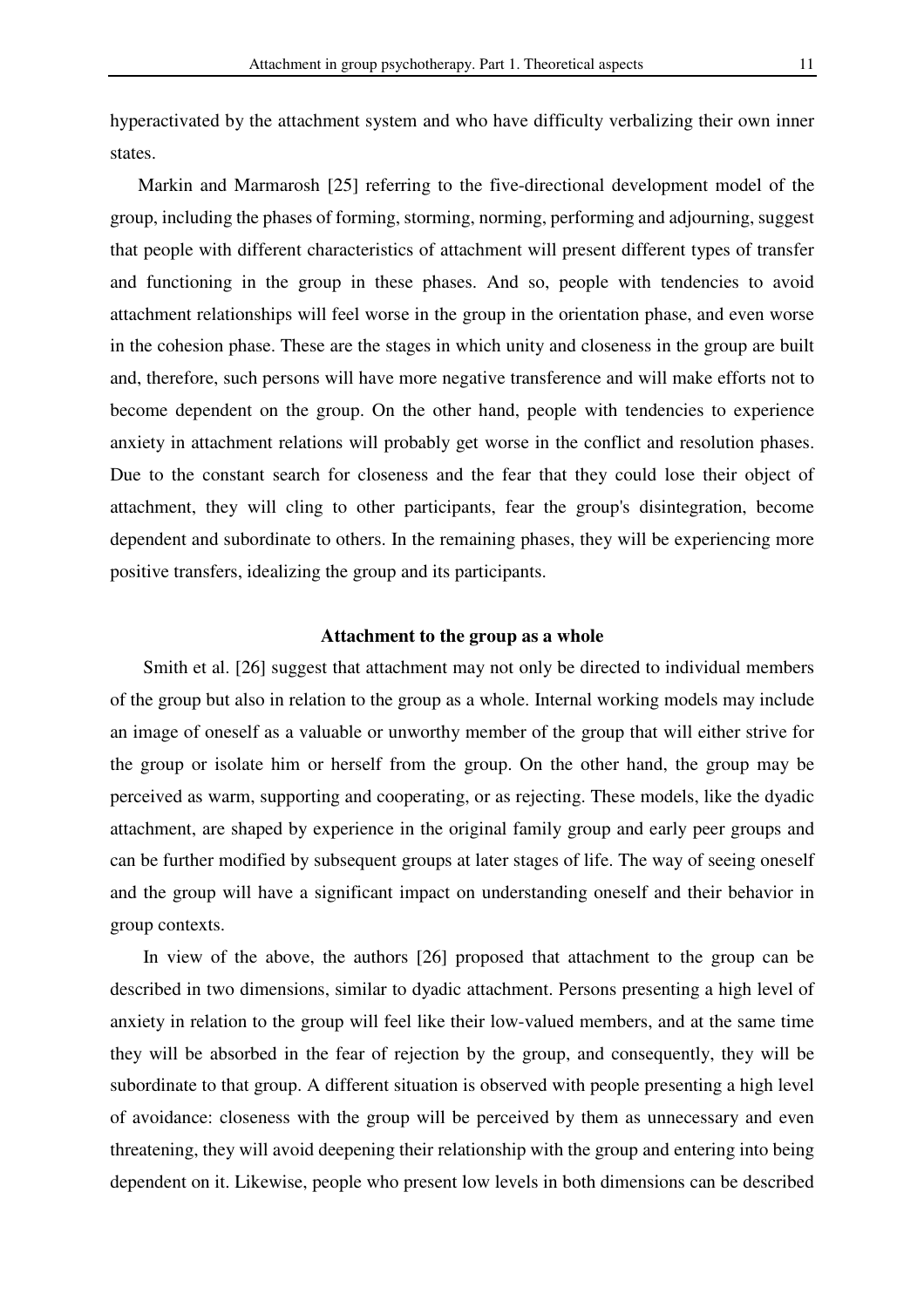as having a secure (optimal) style of attachment to the group. The authors confirmed empirically in their research that attachment in dyadic relationships is a different construct than attachment to the group. This is mainly related to the fact that slightly different needs are addressed, for example, to a partner in a relationship, and others to the social group of which one is a member.

### **Attachment concept and psychotherapeutic interventions**

Having at their disposal theoretical constructs and a conceptual apparatus combining the concept of attachment and group psychotherapy, some authors attempt to design more or less holistic group interventions. The most well-known among them are: the proposal to understand the transference phenomena proposed by Markin and Marmarosh [25], aimed at changing attachment group therapeutic procedures of Kilmann et al. [27] and suggestions from Marmarosh et al. [12] regarding work in a group with patients with a specific attachment style.

Markin and Marmarosh [25] suggest that first of all we should pay attention to the fact that in group therapy there are two types of bonds: dyadic (patient-patient or patient-therapist) and group (patient-group). As described above, Smith et al. [26] found that the nature of the participant's attachment to the group as a whole is similar, although not identical with the dyadic attachment, and can be similarly described in two dimensions: anxiety and avoidance. Therefore, it is very important that the group includes not only people with insecure bonds, often in patients with emotional disorders, but also those characterized by a secure attachment - both dyadic and with the group. People with a secure relationship will be models for participants with an insecure attachment style, in particular in such aspects as, for example, behavior in the group or the creation and observance of group norms.

On the other hand, the authors indicate [25] that patients presenting insecure attachment styles in dyadic interactions as well as interactions with the group are less likely to benefit from group therapy due to the high risk of dropout. In addition, these authors suggest that the experience of being in a group may be retraumatizing for such participants and individual psychotherapy should be considered for them.

Kilmann et al. [27] developed group therapy procedures aimed at changing the style of the relationship from non-safe to safe. The therapy program provided for the following components:

a) Psychoeducation on interpersonal relations and cognitive restructuring of dysfunctional beliefs about close ties. This part of the work covered three hours of work and its aim was to create a rational belief system about close interpersonal relations in the participants.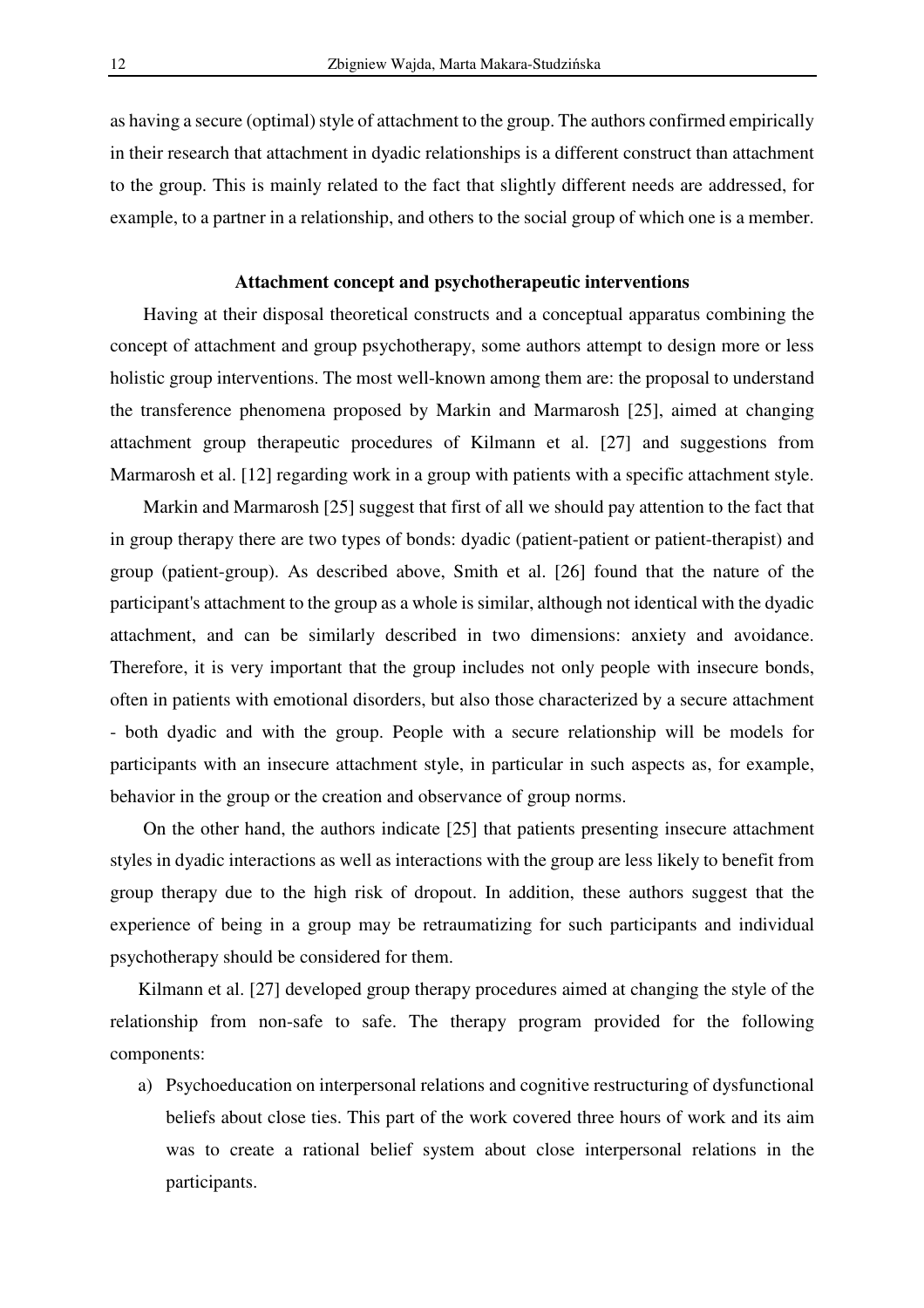b) Block of direct work on attachment, which consisted of several steps. In the first, participants learned about the importance of relationships and were encouraged to discuss how relationships are formed in their families of origin and regulate emotions. Thanks to this, they were supposed to understand the correlations between early bonds and building interpersonal relationships in adulthood. The second step was focused on identifying ways of entering into romantic relationships (e.g. dating behaviors) and searching for trigger factors responsible for various difficult emotions, such as jealousy, fear of rejection etc. The third step was based on "reframing", that is seeing their own attachment relationships in a new light and acquiring the belief that the negative strategies associated with them can be changed.

In order to avoid resistance and psychological defenses, Edwin H. Friedman's fairy tales were used - their content was discussed in small subgroups and on the forum.

- c) Block of interpersonal skills training, during which participants can learn to create and maintain positive relationships. Methods typical for psychological training are used, such as: modeling, instructing, giving and receiving feedback, learning to differentiate between assertive and aggressive behaviors, acting out scenarios, etc.
- d) Block of relational strategies, consisting of identifying differences between personality traits and behaviors. In addition, it is assumed to analyze the strategy of conscious partner selection and prediction of relationship difficulties.

The authors emphasize that during the whole program, beneficial group factors should be strengthened, such as group cohesion, interpersonal learning, etc. It should be added that the attachment style change program was conceived as an ultra-short intervention during intensive weekend activities. For the pilot program unmarried persons were eligible, who were not engaged, had no children, and whose result of the questionnaire examining the attachment style testified to one of the insecure styles of ties. It was shown that people participating in such group activities later presented better interpersonal functioning and a higher level of trust in people. According to the authors, even participants with very high scores in anxiety and / or avoidance scales also benefited from such group training [27].

Marmarosh et al. [12] propose in their book specific ways of dealing with patients participating in group therapy and presenting a variety of attachment characteristics. People who have a high level of anxiety and a low level of avoidance in relationships (with a preoccupied style of attachment), as described above, will be very sensitive to the needs of other participants, and they will perceive themselves as unimportant. In stressful situations, the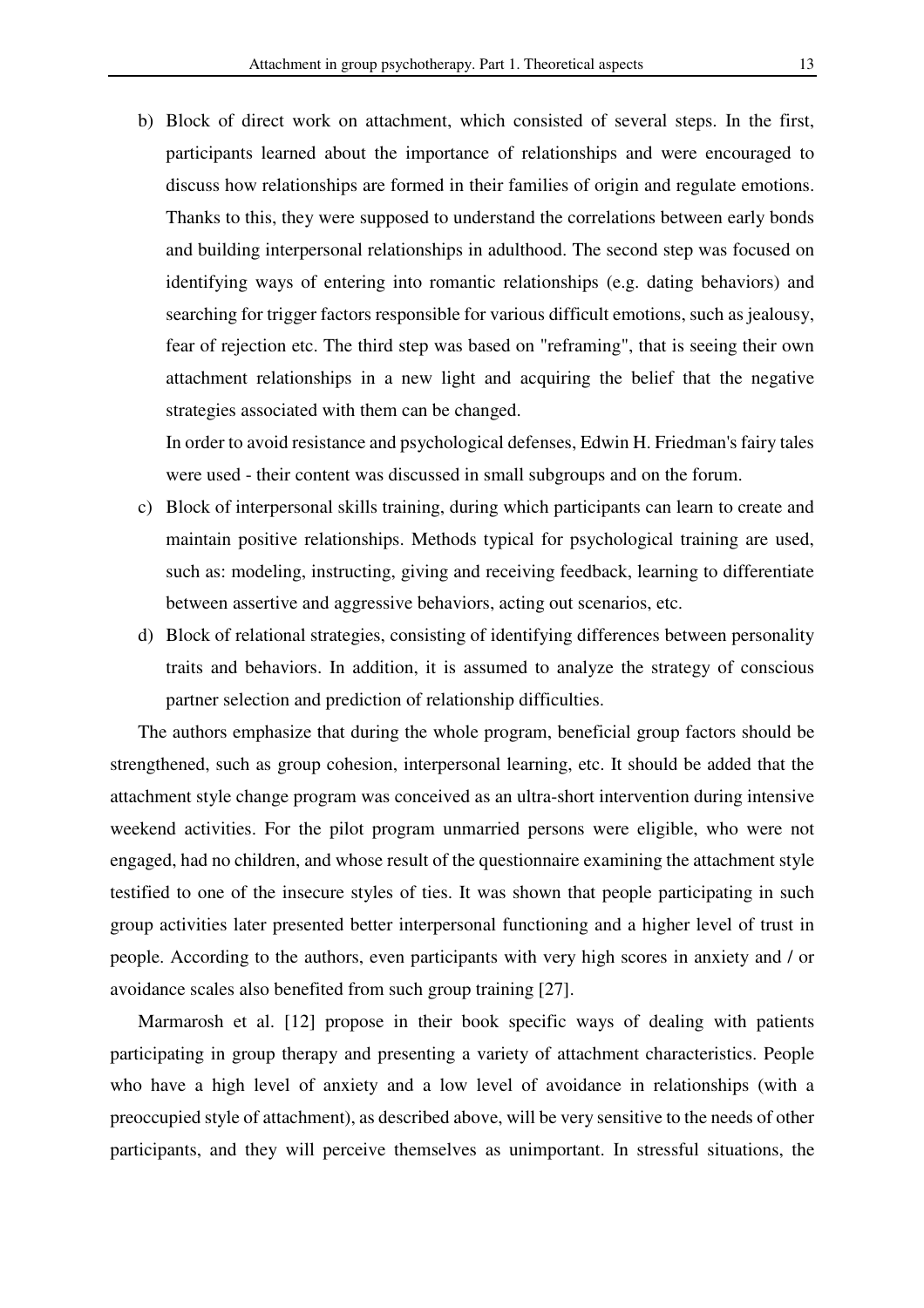secondary attachment strategy will lead to hyperactivation of the attachment system and strong emotional reactions. Therefore, when working with these patients the therapist should:

- encourage and teach willingness and verbalization of the patient's emotions, because if not expressed they tend to turn into self-criticism and self-destruction;
- strengthen the sense of cohesion with the group, for example by emphasizing the statements that testify to the participant's importance to the group, similarities with other participants, etc., which will reduce their fear of rejection. The sense of security in the group will modulate the patient's projections about rejection, and thus the group will fulfill a kind of an appropriate safe base for him or her;
- stimulate the change of internal working models, in particular by undermining the patient's beliefs about themselves and others. To a large extent, the therapist can use the group here as a reflection and highlight the discrepancy between the patient's false beliefs about himself and others and the actual statements of other participants on the subject;
- stimulate the development of mentalization by encouraging participants to talk about feelings, develop skills to interpret the emotions behind specific behaviors, and encourage feedback in the situation "here and now".

People who have a high level of avoidance and a low level of anxiety in relationships (avoiding attachment style) will: hide their emotions and deny them, keep physical and emotional distance with others, be afraid of closeness, ensure that everything is alright with them and will not be willing to benefit from group support. In stressful situations, they will deactivate the attachment system, withdraw from relationships, diminish the importance of others for themselves, and defensibly (nonadaptively) emphasize their self-sufficiency, use defensive mechanisms of rationalization and intellectualization. Therefore, in group work with such participants the therapist should:

- not press for a quick relationship and cohesion with the group, and let them enter into group relations at their own pace. Too fast and strong tightening of bonds may result in falling out of therapy;
- "guess" and understand their emotions using the phenomenon of projective identification. In group interactions between the avoiding person and the rest of the group, there is often a situation in which the patient will deny emotions, while the rest of the participants will experience them strongly;
- control their own attachment states, because as a result of interaction with avoiding participants, there is a tendency to hyperactivate the attachment system of the therapist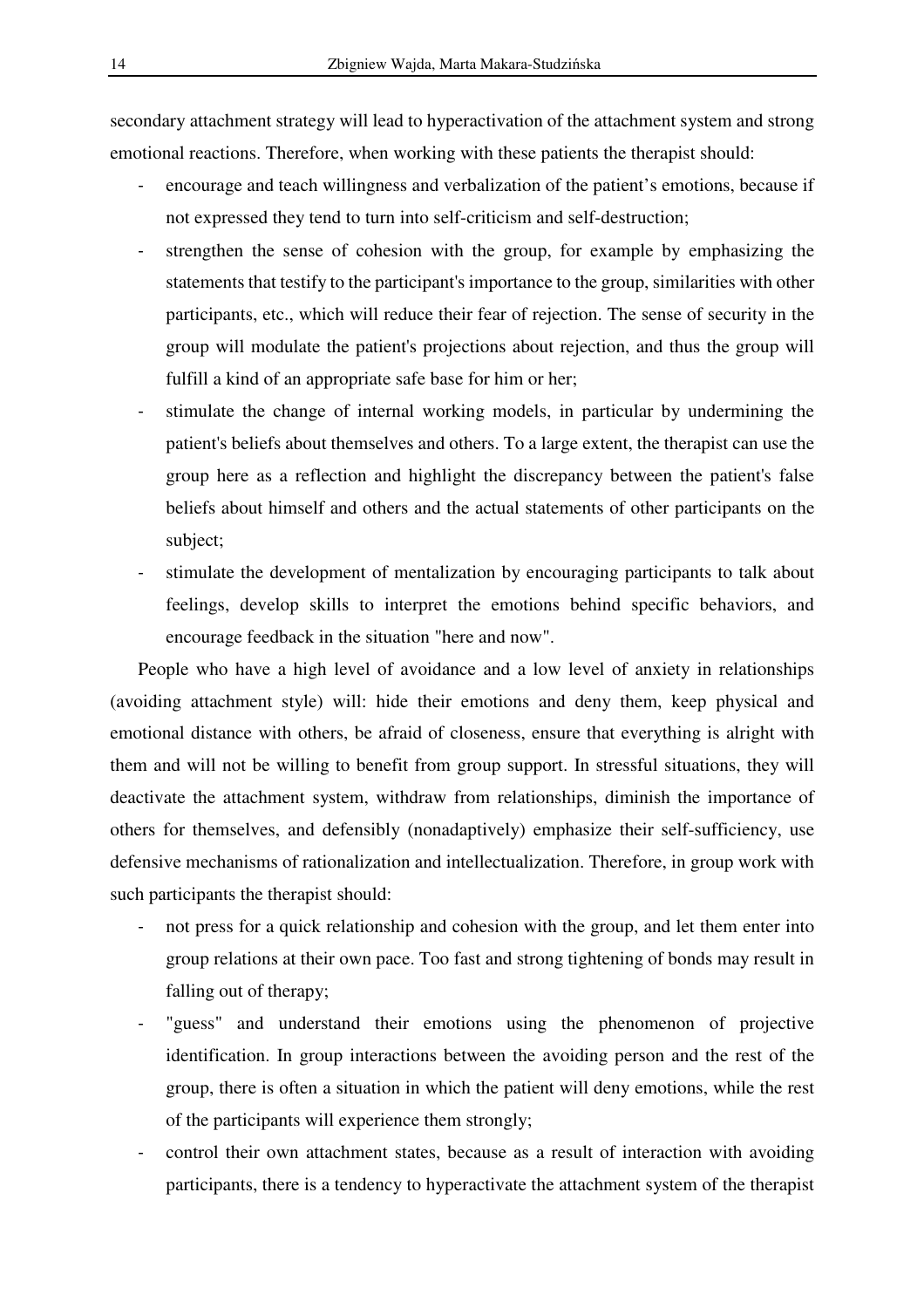(and other group members), which may threaten with excessive involvement, intrusive and oppressive approach. A more favorable solution will be the attitude of the therapist giving a "secure base", naming and making aware of what is happening in the "here and now" relationship between the participant and the rest of the group;

- preserve the balance between confrontational and empathic interventions, due to the high risk of the patient's exposure to feelings of shame. Clarifications and empathic naming contribute to the understanding of the participant by other people in the group;
- discuss and help understand the defensive importance of maintaining independence and the sense of power at all costs. It is advisable to do this while taking into account the patient's past and showing them that their defensive behaviors had their specific usefulness in the past, but now, "here and now" they can be a source of isolation and problems;
- strengthen the mentalization and verbalization of feelings, but at a much slower pace than people with a high level of anxiety and a low level of avoidance.

Probably the most difficult subgroup of patients in therapy will be people who have both high levels of anxiety and avoidance in attachment relationships (often referred to as people with anxiety-avoiding or disorganized relationship). Due to the fact that both dimensions will be simultaneously activated, the behavior of the patient, their emotions and attitudes may be chaotic and difficult to understand and predict. Studies show that in this group of patients very often there are people who have experienced traumas in childhood, were abused or lived in particularly unfavorable, unpredictable development and educational conditions. Among them, there are many people diagnosed with borderline personality and addicted to psychoactive substances [12].

In a therapeutic group, people with a high level of anxiety and avoidance in attachment relations will often cause disorientation and frustration among other group members, due to the changing style of functioning and ambiguous involvement in group cohesion. Due to the frustration of other participants, they may be exposed to retraumatization in interpersonal relationships. Lack of adequate internal self-improvement and poor tolerance of tension can lead to overuse of medicines, alcohol, drugs or overeating.

Marmarosh et al. [12] propose the following strategies in group therapy for patients with high levels of anxiety and avoidance:

- it is necessary to develop a high level of tolerance in the group to receive strong and chaotic feelings and attitudes of such patients, so that the group becomes a "secure base" and can modulate and regulate their emotions;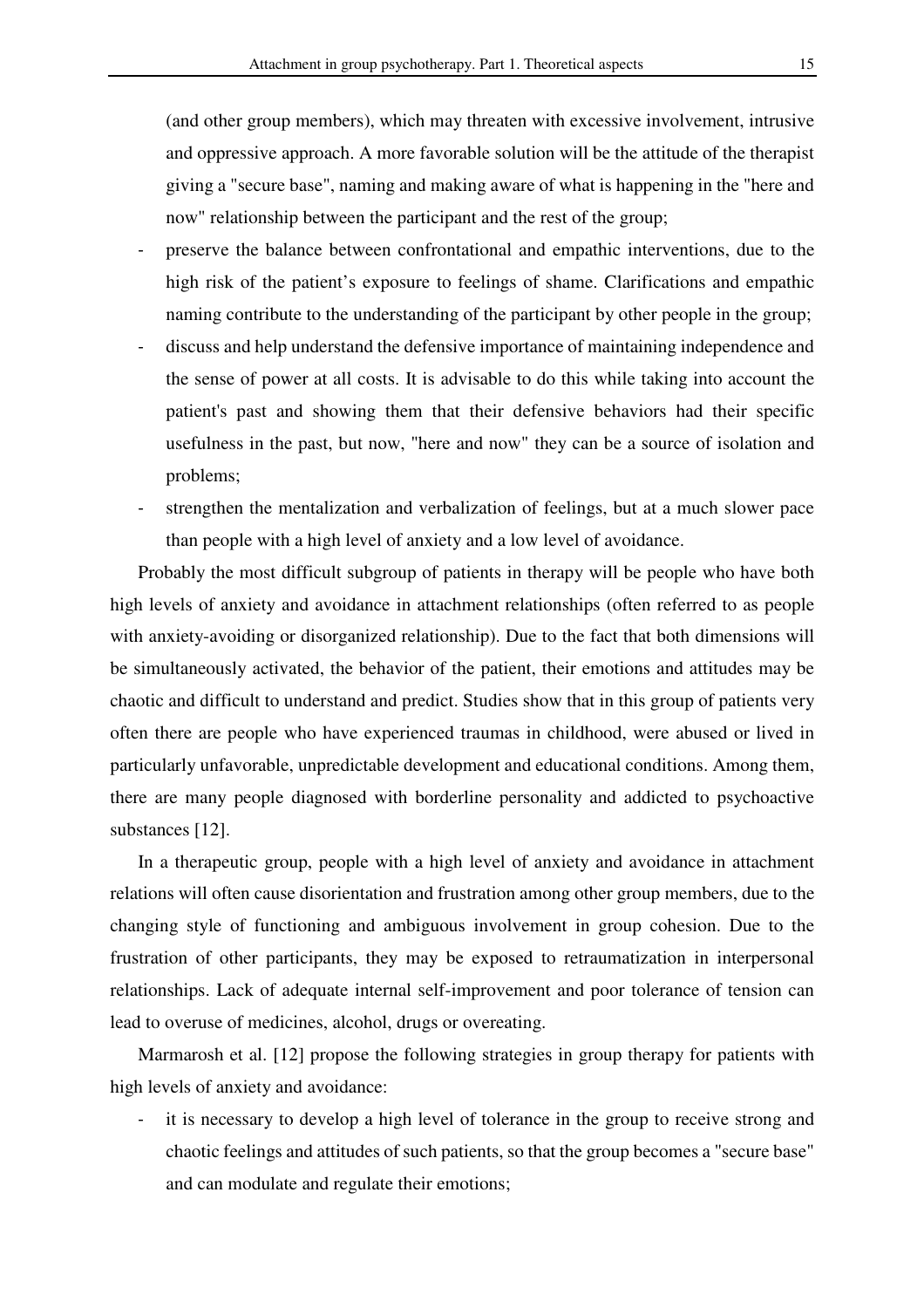- a strong concentration on building mentalization is indicated, which is also extremely difficult because, due to the experience of trauma, these people are involved in defense activities, including fighting with others, and less in the attempt to understand their own and others' emotional states;
- the therapist should strongly help such patients verbalize their feelings;
- the therapist should identify transference processes and at the same time encourage other participants to provide feedback not only directly to the patient but also to the group therapist. Avoiding patients will be able to compare their own beliefs, often full of fear of being hurt, with the group's polyphonic voice.

### **Recapitulation**

The attachment concept has permanently entered the canons of psychiatry, psychology, and psychotherapy, explaining various phenomena related to psychopathology and treatment of patients. There are many publications emphasizing the understanding of attachment phenomena in psychopathology, individual and family psychotherapy, while the area binding the attachment concept and group psychotherapy has remained relatively poor. In recent years, more and more research has been focusing on this area, gaining new knowledge and practical tips on how to deal with patients in a group using the understanding taken from the attachment concept.

This article attempts to review selected aspects of the concept of ties and its reflection in group psychotherapy. The second part of the article will concern the review of selected empirical research on this topic.

#### **References**

- 1. Józefik B, Iniewicz G, eds. Koncepcja przywiązania. Od teorii do praktyki klinicznej. Kraków: Wydawnictwo Uniwersytetu Jagiellońskiego; 2008.
- 2. Iniewicz G. Zaburzenia emocjonalne u dzieci i młodzieży z perspektywy teorii przywiązania. Psychiatr. Pol. 2008; 42(5): 671–682.
- 3. Tryjarska B, ed. Bliskość w rodzinie. Więzi w dzieciństwie a zaburzenia w dorosłości. Warszawa: Wydawnictwo Naukowe Scholar; 2010.
- 4. Mikulincer M, Shaver PR. An attachment perspective on psychopathology. World Psychiatry 2012; 11(1): 11–15.
- 5. Wallin DJ. Przywiązanie w psychoterapii. Kraków: Wydawnictwo Uniwersytetu Jagiellońskiego; 2011.
- 6. Diener MJ, Monroe J M. The relationship between adult attachment style and therapeutic alliance in individual psychotherapy: a meta-analytic review. Psychother. 2011; 48(3): 237–248.